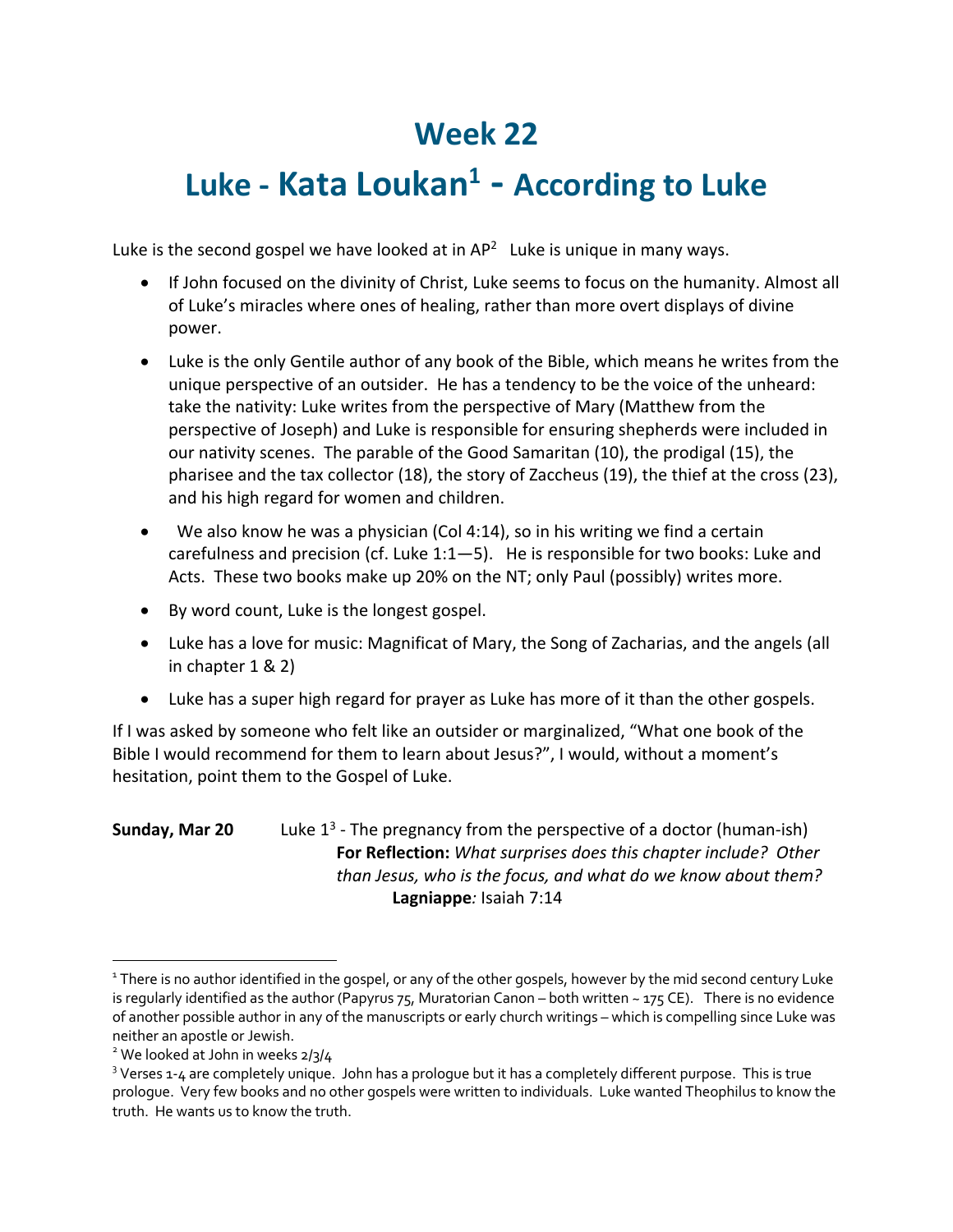| Monday, Mar 21   | Luke 4 Humble Beginnings (human-ish)<br>For Reflection: When have you experienced the truth of verse 24?<br>Lagniappe: Isaiah 61:1-2                                                                                                                                                                                                                                                                                                                                            |
|------------------|---------------------------------------------------------------------------------------------------------------------------------------------------------------------------------------------------------------------------------------------------------------------------------------------------------------------------------------------------------------------------------------------------------------------------------------------------------------------------------|
| Tuesday, Mar 22  | Luke 6:17-49 - Sermon on the Mount (abridged version)<br>For Reflection: What differences do you note between this and<br>Matthew's Sermon on the Mount? What does he repeat? It might<br>just be what Jesus thought was the most important stuff from<br>Matthew 5-7                                                                                                                                                                                                           |
| Walk             | Wednesday, Mar 23 Luke 9:51-62, 13:22-35, 17:11-19, 18:31-34, 19:11,28 & 41 <sup>4</sup> - The Long                                                                                                                                                                                                                                                                                                                                                                             |
|                  | For Reflection: How important has perseverance been in your<br>faith life?<br>Lagniappe: Isaiah 50:7 <sup>5</sup>                                                                                                                                                                                                                                                                                                                                                               |
| Thursday, Mar 24 | Luke 15 - The Lost Parables (human-ish)<br>For Reflection: What was your most profound season of being<br>spiritually lost?<br>Lagniappe: Ezekiel 34:15-16                                                                                                                                                                                                                                                                                                                      |
| Friday, Mar 25   | Luke 22:39 - 23:49 The Price of Love (human-ish)<br>For Reflection: Only Luke, a doctor, includes this detail about<br>Jesus sweating blood in his Gethsemane prayer. I don't know<br>what to make of it except the obvious - becoming sin for us, while<br>being innocent, was a decision of fundamental stress - possibly<br>taking Jesus right up to the breaking point. For what or who are<br>you likely to pray with your whole soul?<br>Lagniappe: Psalm 22 <sup>6</sup> |
| Saturday, Mar 26 | Luke 24 - The Road to Emmaus<br>For Reflection: The second part of this chapter is unique to Luke,<br>as is the ascension in verse 51. Where is your road to Emmaus?<br>Where did/does Jesus find you? Does the mission (to be<br>witnesses) and the promise extend to you? (48-49)                                                                                                                                                                                             |

<sup>&</sup>lt;sup>4</sup> I chose these passages, because this whole section, chapters 9 - 19, is condensed to a half a chapter in Mark (10). Much of this section is unique to Luke. It reminds us of Jesus resolve to fulfill his mission. It also helps us understand these passages, even though we are only in chapter 9 in Luke we are within months of his death. The wideness of God's mercy and the demands of following Christ are the warp and woof of this section.

<sup>&</sup>lt;sup>5</sup> There are 4 Servant Songs in Isaiah that many/most believers in Jesus see as Messianic. So, it's likely this song points to Jesus (hundreds of years early), and verse 7 is the epitome of our passages today.

<sup>&</sup>lt;sup>6</sup> This is another messianic passage (like the Servant Songs), but this one is not centuries early, but a Millenia early. I know it's a lot of reading, but it's Lent, all this happened in this season. This is your Lord, there is none like him.